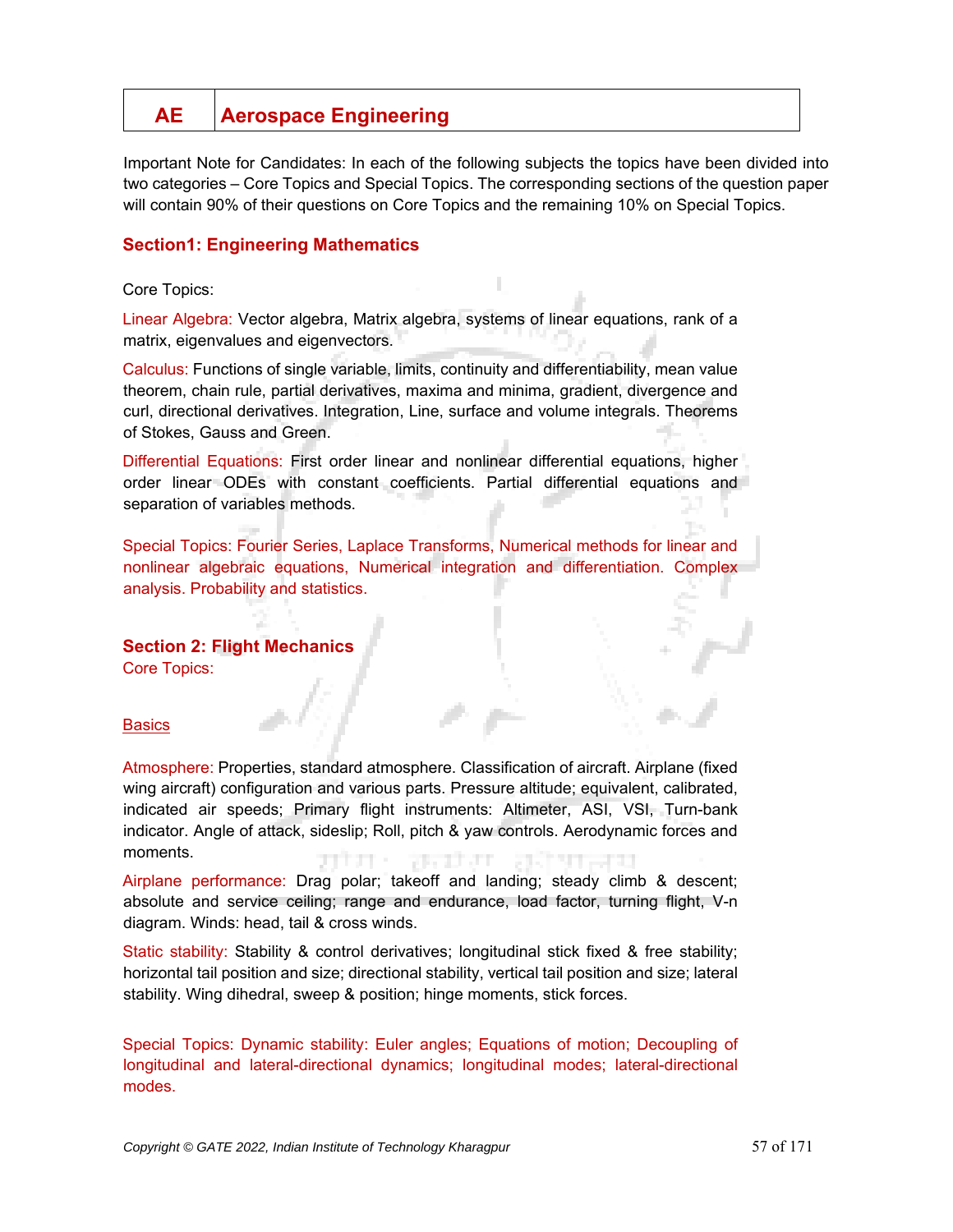# **Section 3: Space Dynamics**

Core Topics:

Central force motion, determination of trajectory and orbital period in simple cases. Kepler's laws; escape velocity.

No Special Topics:

## **Section 4: Aerodynamics**

Core Topics:

Basic Fluid Mechanics: Conservation laws: Mass, momentum and energy (Integral and differential form); Dimensional analysis and dynamic similarity;

Potential flow theory: sources, sinks, doublets, line vortex and their superposition. Elementary ideas of viscous flows including boundary layers.

Airfoils and wings: Airfoil nomenclature; Aerodynamic coefficients: lift, drag and moment; Kutta-Joukoswki theorem; Thin airfoil theory, Kutta condition, starting vortex; Finite wing theory: Induced drag, Prandtl lifting line theory; Critical and drag divergence Mach number.

Compressible Flows: Basic concepts of compressibility, One-dimensional compressible flows, Isentropic flows, Fanno flow, Rayleigh flow; Normal and oblique shocks, Prandtl-Meyer flow; Flow through nozzles and diffusers.

Special Topics: Wind Tunnel Testing: Measurement and visualization techniques. Shock - boundary layer interaction.

## **Section 5: Structures**

Core Topics:

Strength of Materials: Stress and strain: Three-dimensional transformations, Mohr's circle, principal stresses, Three-dimensional Hooke's law, Plane stress and strain. Failure theories: Maximum stress, Tresca von Mises. Strain energy. Castigliano's principles. Statically determinate and indeterminate trusses and beams. Elastic flexural buckling of columns.

Flight vehicle structures: Characteristics of aircraft structures and materials. Torsion, bending and shear of thin-walled sections. Loads on aircraft.

Structural Dynamics: Free and forced vibrations of undamped and damped SDOF systems. Free vibrations of undamped 2-DOF systems.